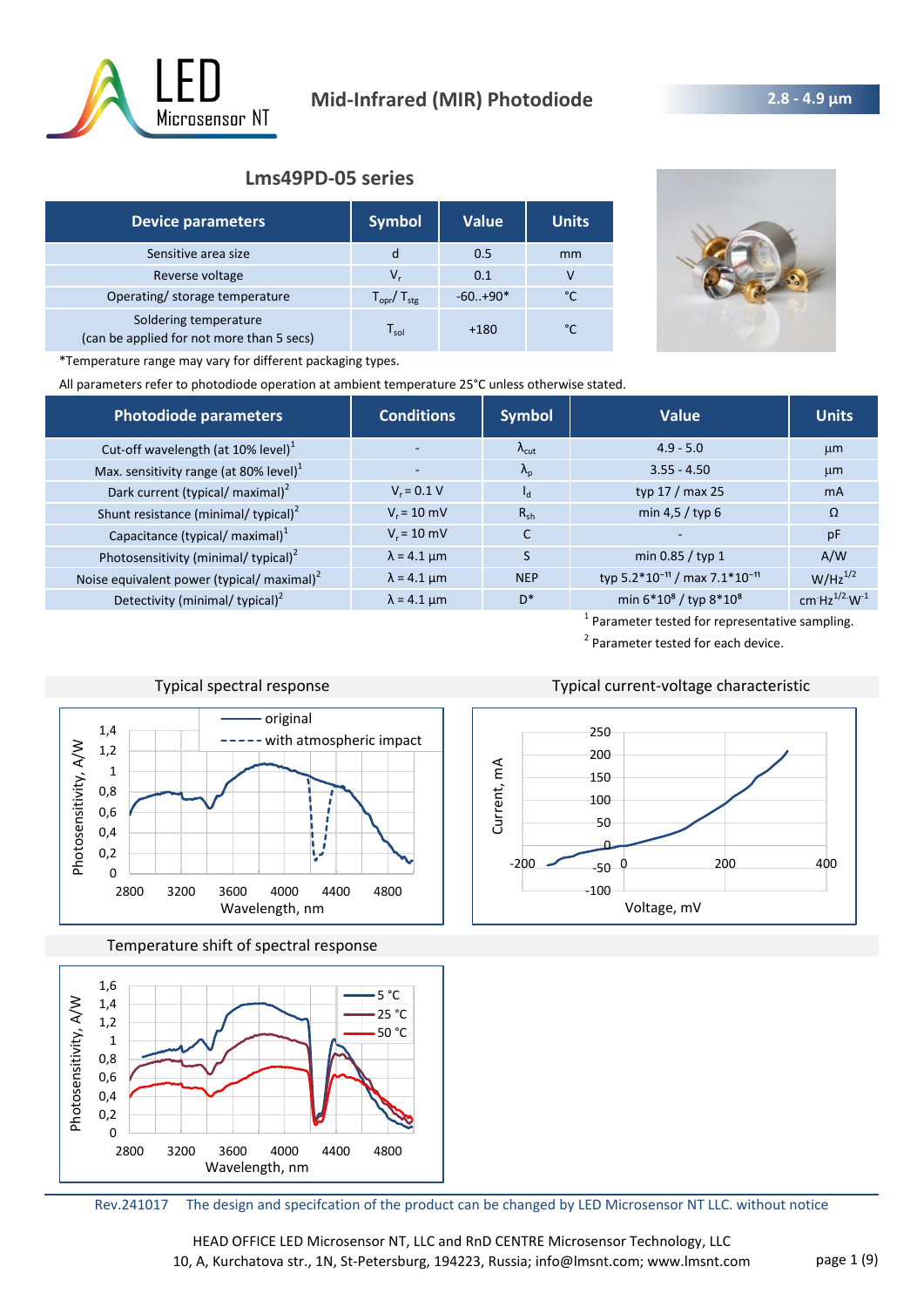

Dark current vs. temperature (Vr = 0.1 V) Shunt resistance vs. temperature (Vr = 10 mV)





Dark current vs. voltage Shunt resistance vs. voltage Shunt resistance vs. voltage

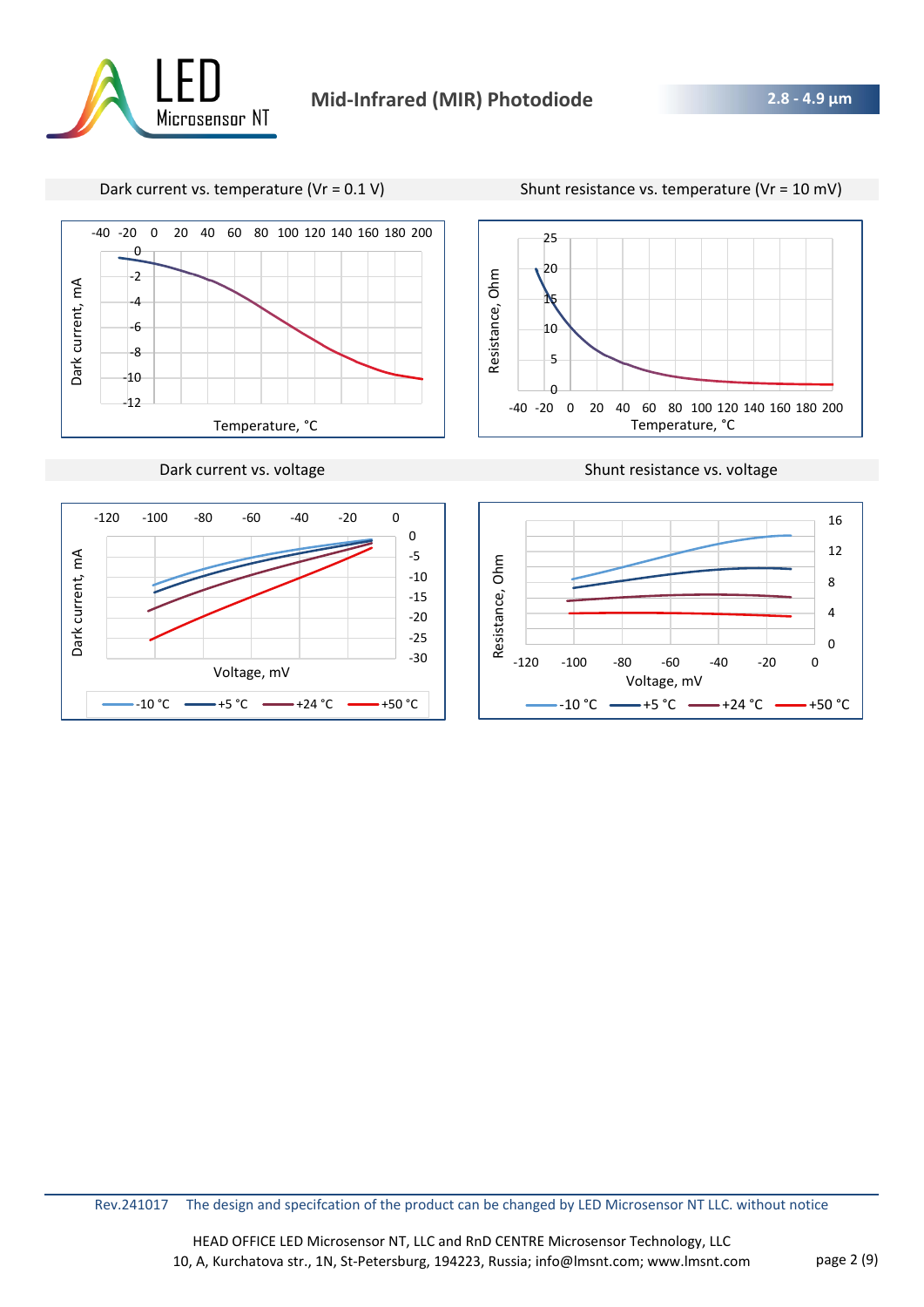

| Packages*                                                                                                  | <b>Model</b>     |
|------------------------------------------------------------------------------------------------------------|------------------|
| TO-18 with a cap without a glass window                                                                    | Lms49PD-05       |
| TO-18 with a parabolic reflector without a glass window                                                    | $Lms49PD-05-R$   |
| TO-18 with a parabolic reflector with a glass window                                                       | Lms49PD-05-RW    |
| TO-5 with a built-in thermocooler and thermoresistor, covered by a cap with a glass window                 | Lms49PD-05-TEM   |
| TO-5 with a built-in thermocooler and thermoresistor, covered by a parabolic reflector with a glass window | Lms49PD-05-TEM-R |
| PD with a built-in preamplifier; TO-18 with a parabolic reflector without a window in an aluminum tube     | Lms49PD-05-R-PA  |
| PD with a built-in preamplifier; TO-18 with a parabolic reflector with a window in an aluminum tube        | Lms49PD-05-RW-PA |

\*Standard photodiode packaging is non-hermetical, so that condensation during device operation and storage must be prevented.

#### Recommended modes of PD operation



#### **PD used as a current source (photovoltaic mode) PD used in a photoconductive mode (under reverse bias)**



We recommend using **photovoltaic mode**, when PD is used under no reverse bias. Use photoconductive mode (mode with reverse bias) with caution.

#### **IMPORTANT CAUTIONS:**

- please check your connection circuit before turning on the PD;
- please mind the PD polarity: PD anode is marked with a RED dot;
- please do not connect the PD to the multimeter.

#### Related products:

- **Light emitting diodes (LEDs)**  sources of IR radiation;
- **PAb preamplifier**  amplifies photocurrent generated by a PD and converts it into a voltage signal;
- **SDM synchronous detector** enables synchronous operation of a PD coupled with a preamplifier and an LED coupled with a driver; performs convertion of an output PD preamplifier signal into DC voltage signal.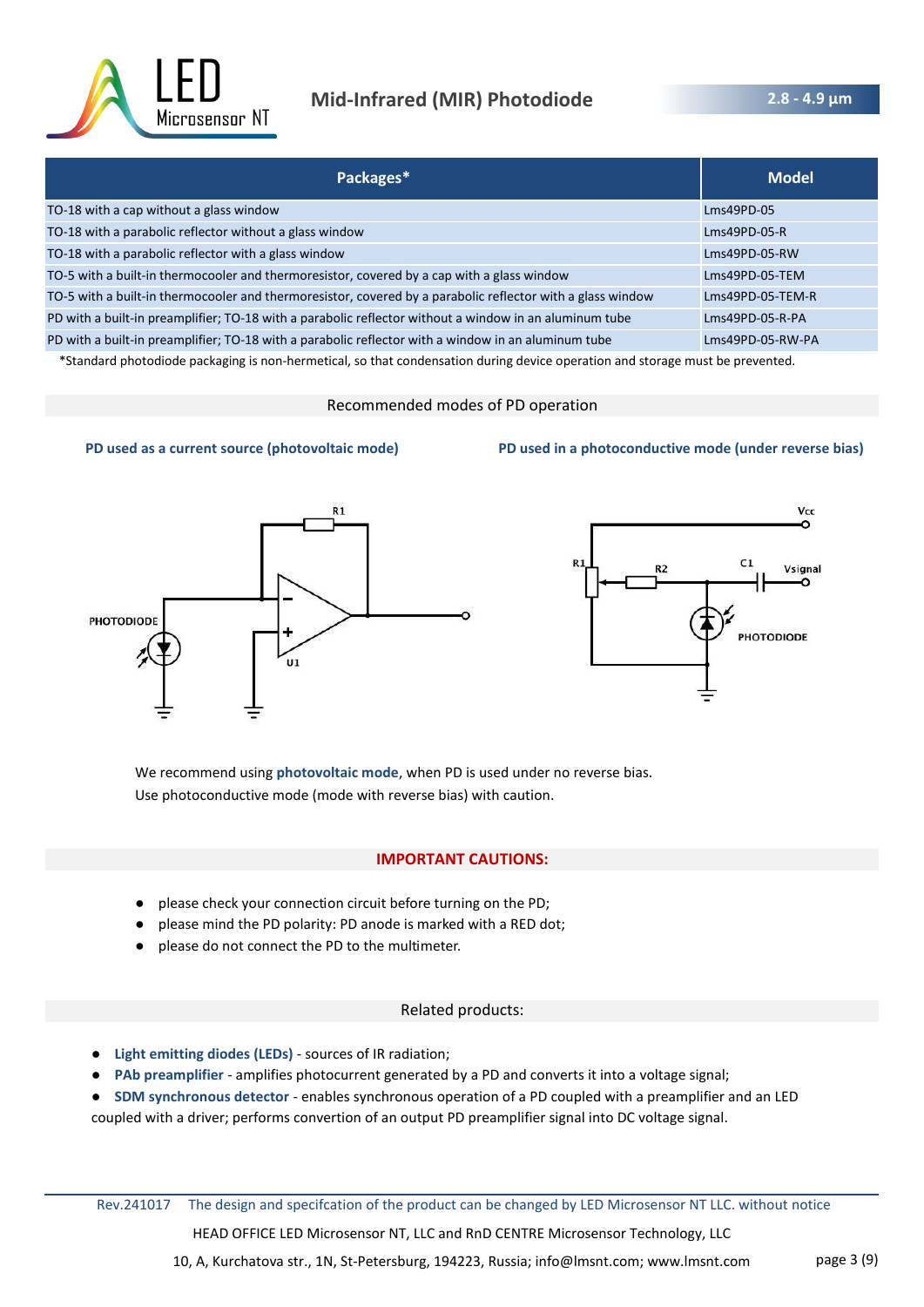

**2.8 - 4.9 μm** 

# **Technical Drawings**

### **Lms49PD-05**



Rev.241017 The design and specifcation of the product can be changed by LED Microsensor NT LLC. without notice HEAD OFFICE LED Microsensor NT, LLC and RnD CENTRE Microsensor Technology, LLC 10, A, Kurchatova str., 1N, St-Petersburg, 194223, Russia; info@lmsnt.com; www.lmsnt.com page 4 (9)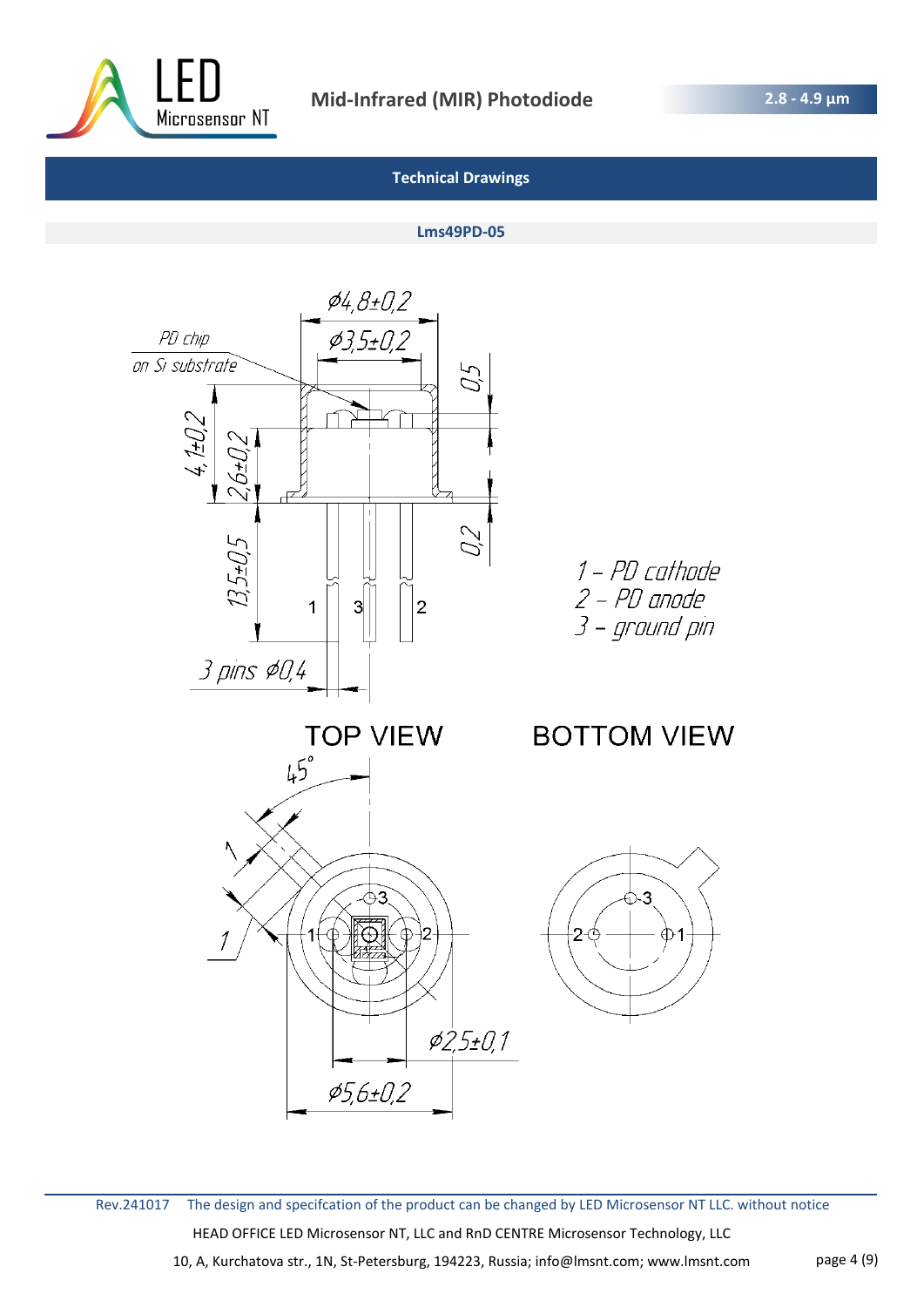

### **Lms49PD-05-R**



**TOP VIEW** 







Rev.241017 The design and specifcation of the product can be changed by LED Microsensor NT LLC. without notice HEAD OFFICE LED Microsensor NT, LLC and RnD CENTRE Microsensor Technology, LLC 10, A, Kurchatova str., 1N, St-Petersburg, 194223, Russia; info@lmsnt.com; www.lmsnt.com page 5 (9)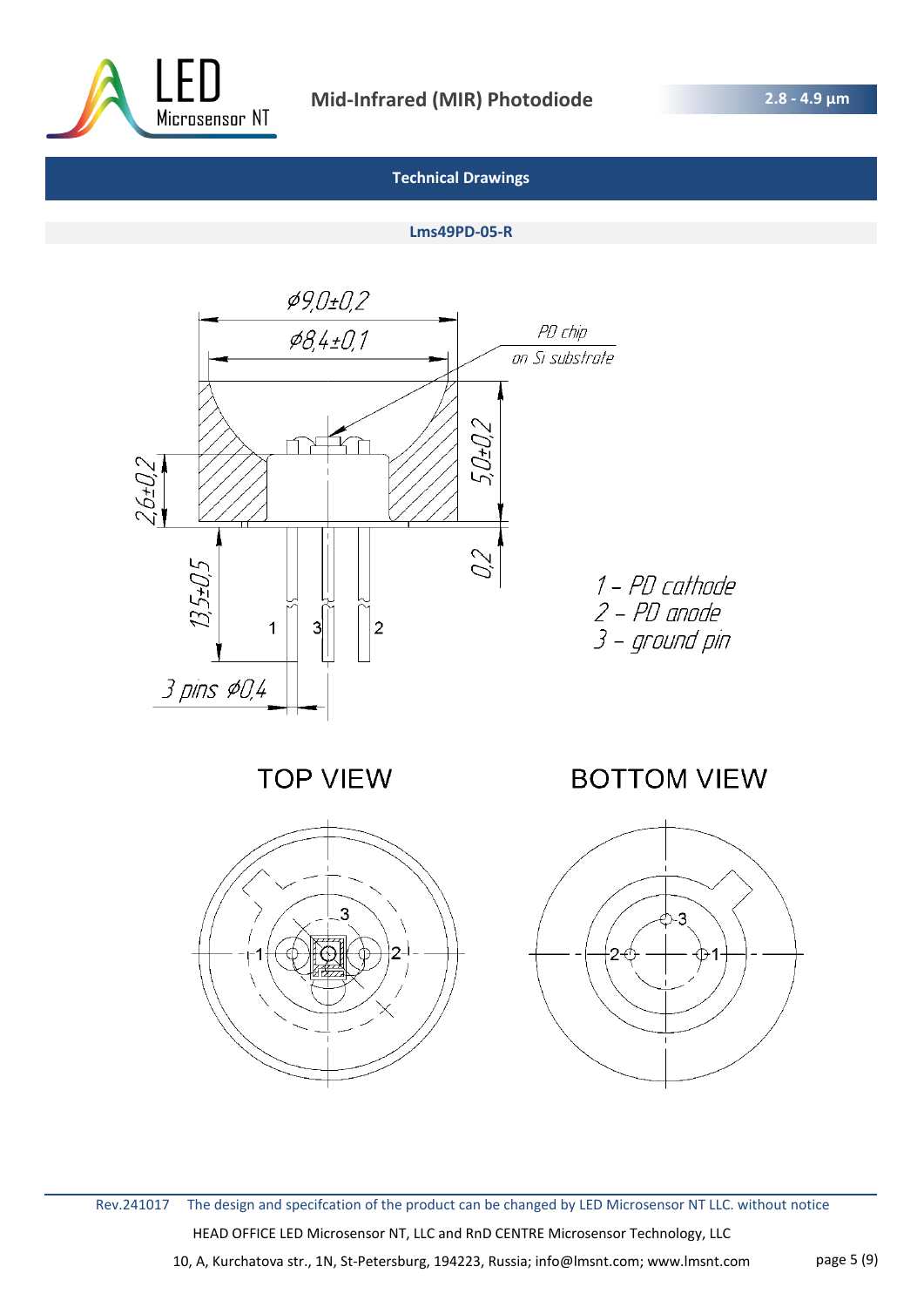

#### **Lms49PD-05-RW**



Rev.241017 The design and specifcation of the product can be changed by LED Microsensor NT LLC. without notice HEAD OFFICE LED Microsensor NT, LLC and RnD CENTRE Microsensor Technology, LLC 10, A, Kurchatova str., 1N, St-Petersburg, 194223, Russia; info@lmsnt.com; www.lmsnt.com page 6 (9)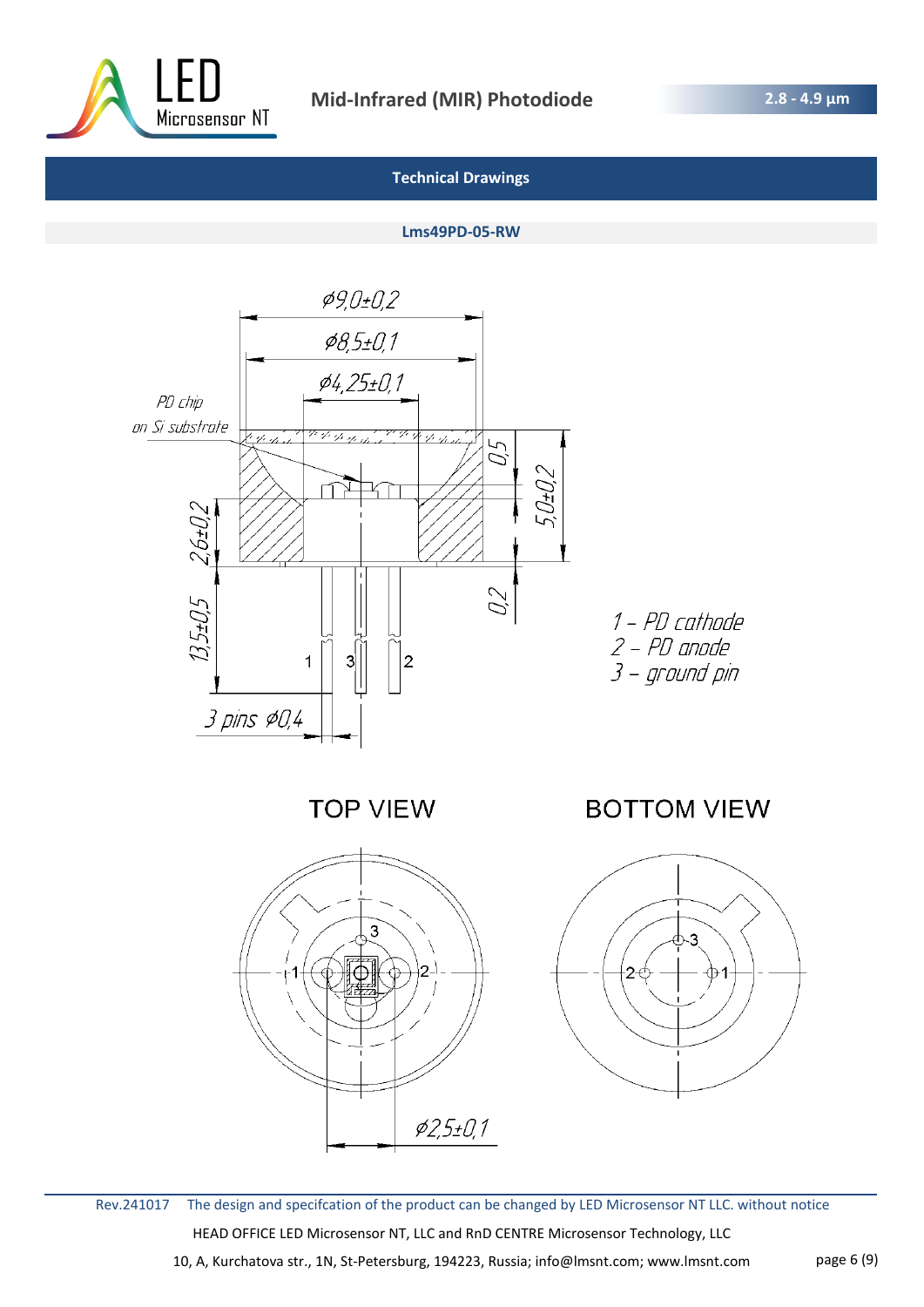

## **Lms49PD-05-TEM**



Rev.241017 The design and specifcation of the product can be changed by LED Microsensor NT LLC. without notice HEAD OFFICE LED Microsensor NT, LLC and RnD CENTRE Microsensor Technology, LLC 10, A, Kurchatova str., 1N, St-Petersburg, 194223, Russia; info@lmsnt.com; www.lmsnt.com page 7 (9)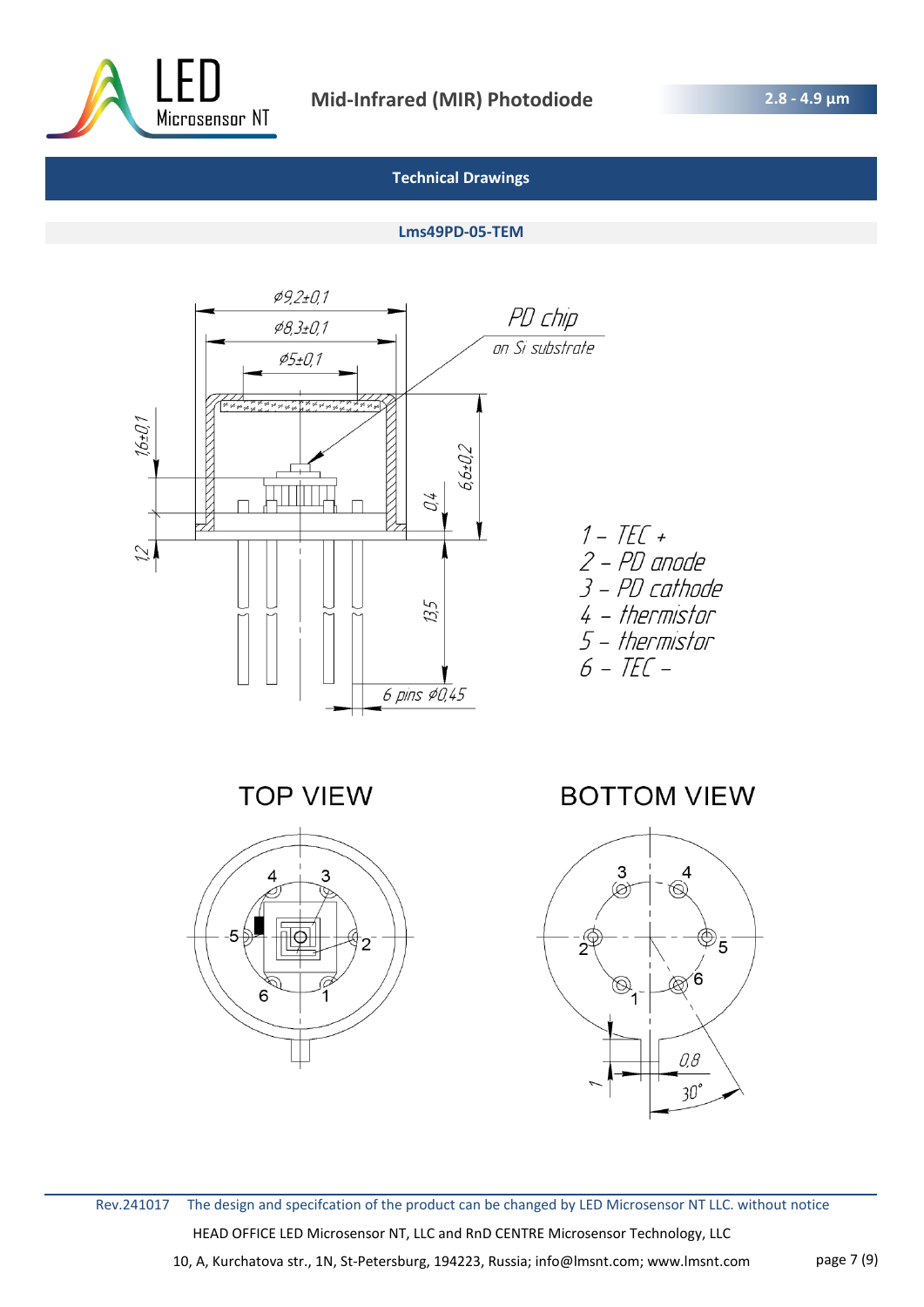

### **Lms49PD-05-TEM-R**



Rev.241017 The design and specifcation of the product can be changed by LED Microsensor NT LLC. without notice HEAD OFFICE LED Microsensor NT, LLC and RnD CENTRE Microsensor Technology, LLC 10, A, Kurchatova str., 1N, St-Petersburg, 194223, Russia; info@lmsnt.com; www.lmsnt.com page 8 (9)